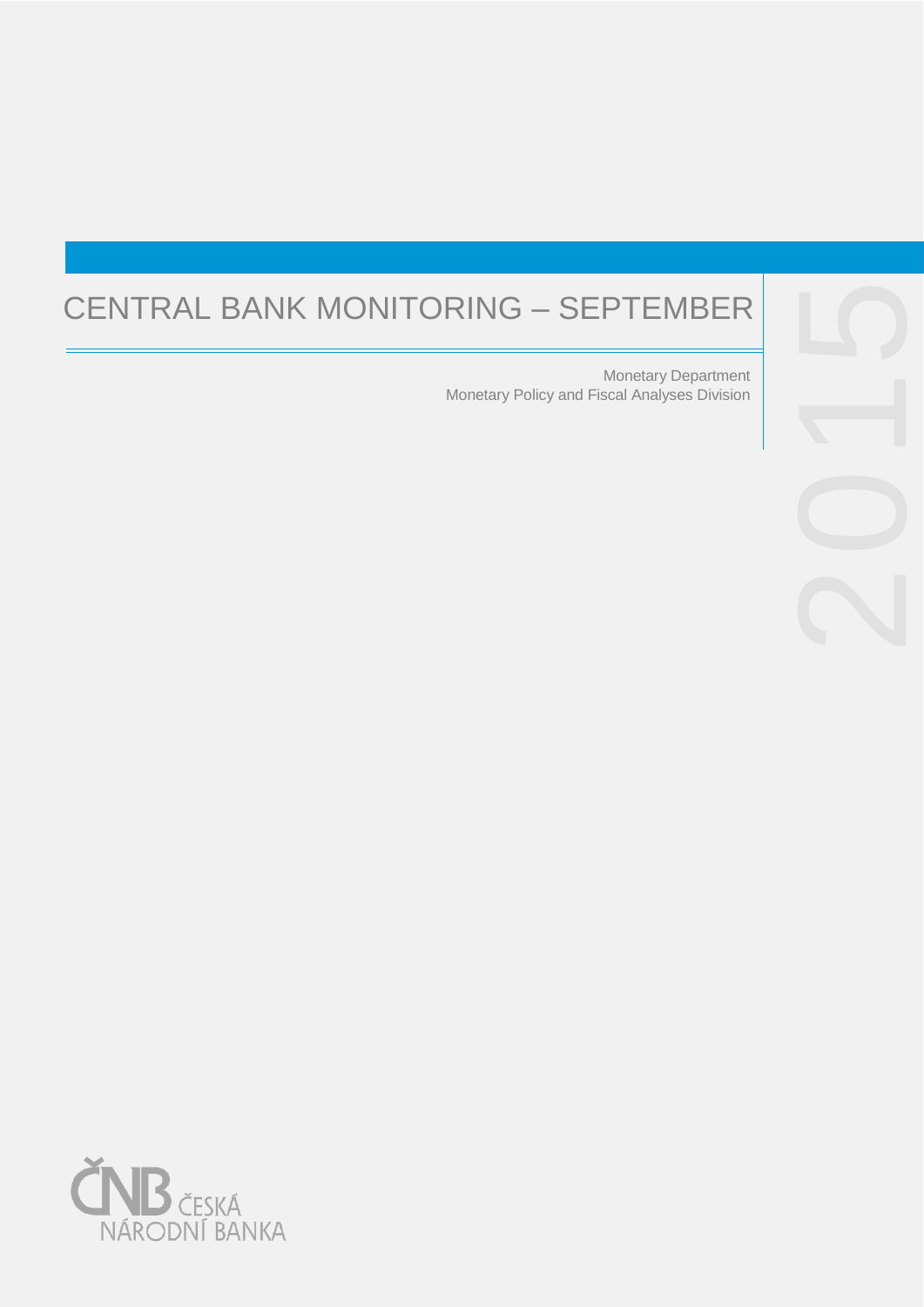## **In this issue**

*Both the Federal Reserve and the BoE left their key interest rates at historical lows in the past quarter, although probably for the last time, as rates in the two economies are expected to be increased gradually in the coming months. The ECB, on the other hand, is not raising its rates. In Sweden, monetary policy is on a completely different course – the Riksbank cut interest rates further into negative territory in July and stepped up its government bond purchases. The Norwegian central bank also lowered its policy rate. The NBP did not ease its monetary conditions, while the MNB lowered its policy rates two times, thereby probably ending the easing cycle. The current* Spotlight *discusses central banks' inflation reports, a key element of their communication with the public. In our* Selected Speech*, ECB Vice-President Vítor Constâncio discusses the benefits and risks of the ECB's current unconventional policy.*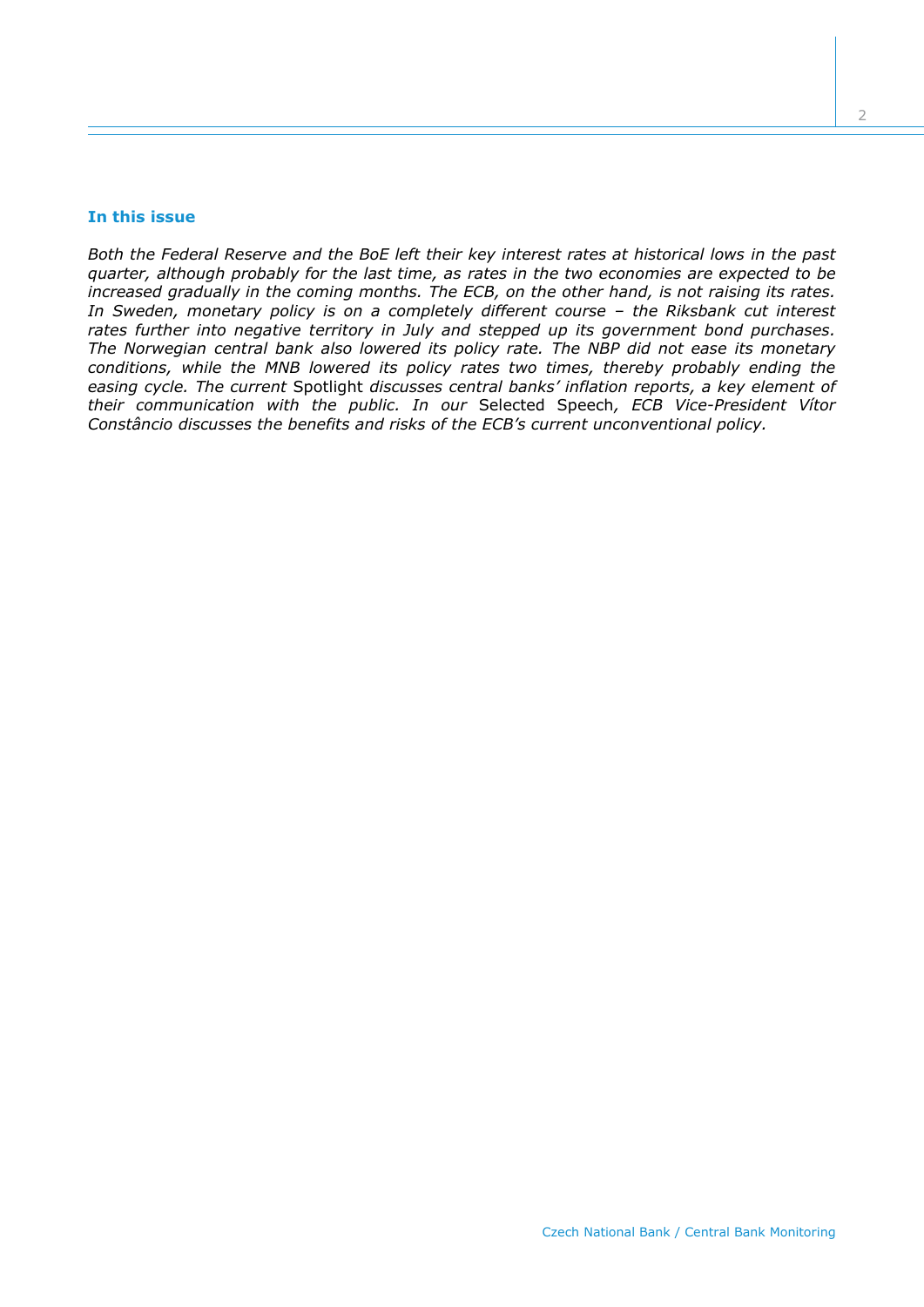# **1. LATEST MONETARY POLICY DEVELOPMENTS AT SELECTED CENTRAL BANKS**

# **Key central banks of the Euro-Atlantic area**

|                                                                                                                                                                                                                                                                                                                                                                                                  | <b>Euro area (ECB)</b>                       | <b>USA (Fed)</b>                                     | <b>United Kingdom (BoE)</b>                      |  |
|--------------------------------------------------------------------------------------------------------------------------------------------------------------------------------------------------------------------------------------------------------------------------------------------------------------------------------------------------------------------------------------------------|----------------------------------------------|------------------------------------------------------|--------------------------------------------------|--|
| <b>Inflation target</b>                                                                                                                                                                                                                                                                                                                                                                          | $< 2\%^{1}$                                  | $2\%^{2}$                                            | 2%                                               |  |
| <b>MP</b> meetings<br>(rate changes)                                                                                                                                                                                                                                                                                                                                                             | 2 Jul (0.00)<br>6 Aug (0.00)<br>3 Sep (0.00) | $16 - 17$ Jun $(0.00)$<br>28-29 Jul (0.00)           | 8-9 Jul (0.00)<br>5-6 Aug (0.00)                 |  |
| <b>Current basic rate</b>                                                                                                                                                                                                                                                                                                                                                                        | 0.05%                                        | $0 - 0.25%$                                          | 0.50%                                            |  |
| <b>Latest inflation</b>                                                                                                                                                                                                                                                                                                                                                                          | $0.2\%$ (Aug 2015) <sup>3</sup>              | $0.2\%$ (Jul 2015)                                   |                                                  |  |
| <b>Expected MP meetings</b>                                                                                                                                                                                                                                                                                                                                                                      | 8 Oct<br>5 Nov<br>3 Dec                      | $16 - 17$ Sep <sup>5</sup><br>27-28 Oct<br>15-16 Dec | $9-10$ Sep                                       |  |
| 3 Sep:<br><b>Other expected events</b><br>publication of forecast                                                                                                                                                                                                                                                                                                                                |                                              | Feb 2016: publication of<br>Monetary Policy Report   | 6 Aug: publication of<br><b>Inflation Report</b> |  |
| Expected rate movements <sup>4</sup><br>$\rightarrow$                                                                                                                                                                                                                                                                                                                                            |                                              |                                                      | $\rightarrow$                                    |  |
| <sup>1</sup> ECB definition of price stability "below, but close to $2\%$ "; <sup>2</sup> January 2012 definition of inflation target; <sup>3</sup> flash<br>estimate; <sup>4</sup> direction of expected change in rates in coming quarter taken from Consensus Forecast survey;<br>$5$ meeting associated with summary of FOMC economic forecasts and press conference given by FOMC Chairman. |                                              |                                                      |                                                  |  |



The **ECB** kept its rates unchanged. The ECB says its asset purchase programme is proceeding smoothly; no exit was discussed. According to previous ECB statements, the programme will run until at least the end of September 2016. At its press conference, the ECB emphasised it was willing to use all the instruments available to ease monetary policy and regards the asset purchase programme as sufficiently flexible in terms of adjusting the size, composition and duration of the programme. According to the flash estimate, quarterly GDP growth was 1.2% in Q2. The September forecast expects slightly lower economic activity compared to June, foreseeing real GDP growth of 1.4% in 2015, 1.7% in 2016 and 1.8% in 2017. The forecast continues to expect low inflation and postpones the pick-up in inflation rates to 2016–2017. The inflation forecast was revised down to 0.1% in 2015, 1.1% in 2016 and 1.7% in 2017.

The **Fed** is continuing to keep interest rates in the range of 0.0% and 0.25% and to reinvest principal payments from its holdings of agency debt and agency mortgage-backed securities. Maturing Treasury securities are being rolled over. An increase in interest rates is expected in the second half of 2015. According to some speculation it may occur in September, but external factors are tending to postpone this move. The labour market saw solid growth in the number of jobs. The unemployment rate was unchanged at 5.3% and the participation rate at 62.6% in July. Growth in household consumption was moderate and the residential property sector continued to rise.

The **BoE** left its key interest rate at 0.50% and also maintained the size of its securities holdings (GBP 375 billion). According to the flash estimate, annual GDP growth was 2.6% in Q2. This was fostered by both household and government consumption along with gross capital formation (fixed investment in particular). In line with the BoE's expectations, inflation returned above zero from the slightly negative levels seen since April.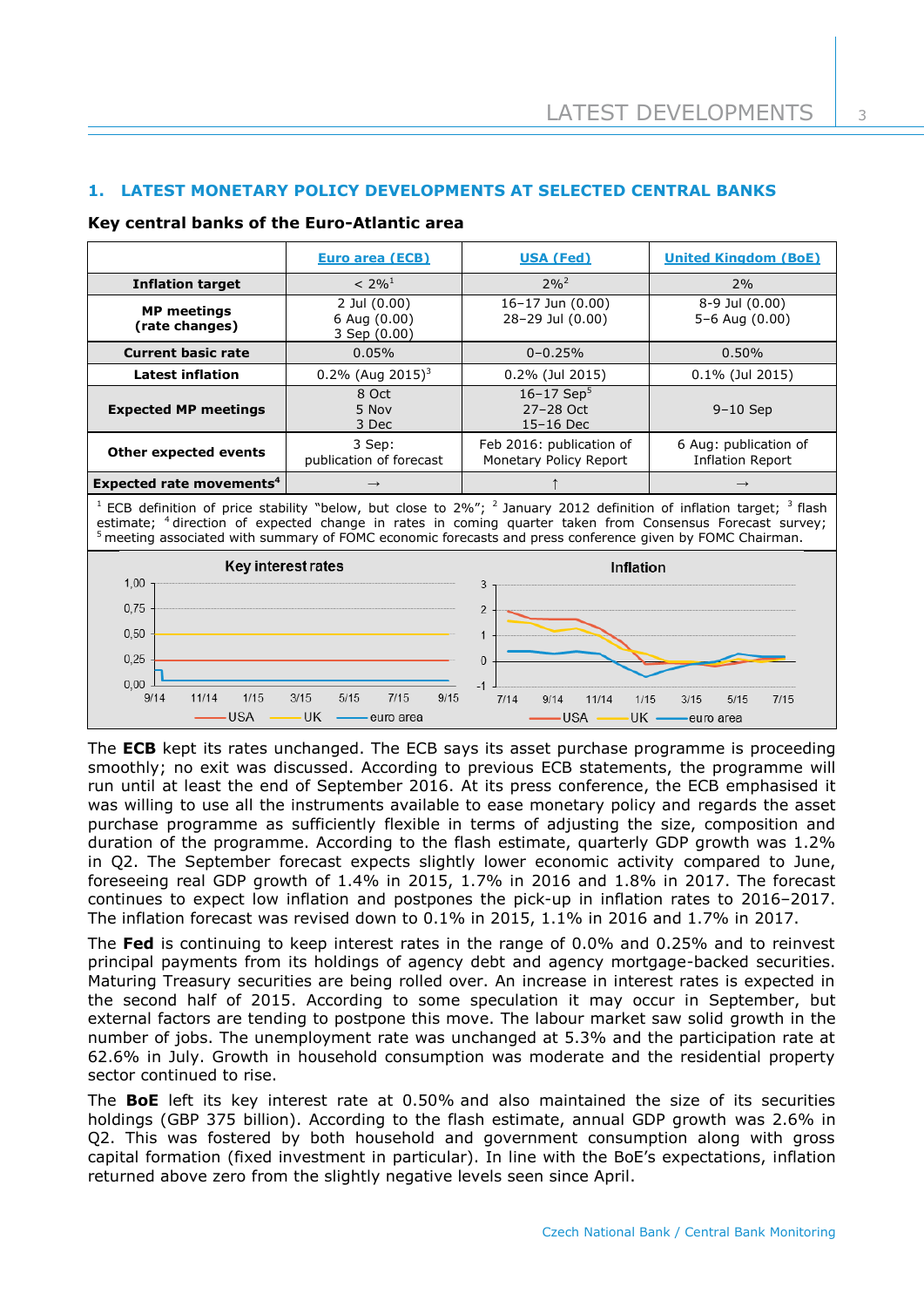|                                                                                                            | <b>Sweden (Riksbank)</b>                         | <b>Hungary (MNB)</b>                                    | <b>Poland (NBP)</b>                                |  |  |  |
|------------------------------------------------------------------------------------------------------------|--------------------------------------------------|---------------------------------------------------------|----------------------------------------------------|--|--|--|
| <b>Inflation target</b>                                                                                    | 2%                                               | 3%                                                      | 2.5%                                               |  |  |  |
| <b>MP</b> meetings<br>(rate changes)                                                                       | 1 Jul $(-0.10)$<br>2 Sep                         | 23 Jun $(-0.15)$<br>21 Jul (-0.15)<br>25 Aug (0.00)     | 7-8 Jul (0.00)<br>18 Aug (0.00)<br>$1-2$ Sep       |  |  |  |
| <b>Current basic rate</b>                                                                                  | $-0.35%$                                         | 1.35%                                                   |                                                    |  |  |  |
| <b>Latest inflation</b>                                                                                    | $-0.1\%$ (Jul 2015)                              | 0.4% (Jul 2015)                                         | $-0.7\%$ (Jul 2015)                                |  |  |  |
| <b>Expected MP meetings</b>                                                                                | 27 Oct<br>14 Dec                                 | 22 Sep<br>20 Oct<br>14 Nov                              | $5-6$ Oct<br>$3-4$ Nov<br>$1-2$ Dec                |  |  |  |
| <b>Other expected events</b>                                                                               | 28 Oct: publication of<br>Monetary Policy Report | 24 Sep: publication of<br>Quarterly Report on Inflation | mid-Nov: publication of<br><b>Inflation Report</b> |  |  |  |
| Expected rate movements <sup>1</sup>                                                                       | $\rightarrow$                                    | $\rightarrow$                                           | $\rightarrow$                                      |  |  |  |
| <sup>1</sup> Direction of expected change in rates in coming quarter taken from Consensus Forecast survey. |                                                  |                                                         |                                                    |  |  |  |
|                                                                                                            |                                                  |                                                         |                                                    |  |  |  |
| Key interest rates                                                                                         |                                                  | <b>Inflation</b>                                        |                                                    |  |  |  |
| 3<br>$\mathfrak{p}$<br>$\mathbf 1$<br>$\Omega$<br>$-1$<br>9/14<br>11/14<br>1/15                            | 9/15<br>3/15<br>5/15<br>7/15                     | $-2$                                                    |                                                    |  |  |  |

# **Selected central banks of inflation-targeting EU countries**

At its July meeting, the **Riksbank** lowered its policy rate by 0.1 pp to -0.35% and extended its bond purchase programme by a further SEK 45 billion with effect from September to December 2015 (following SEK 30 billion from April to September 2015). In its [statement,](http://www.riksbank.se/en/Press-and-published/Press-Releases/2015/Repo-rate-cut-to-035-per-cent-and-purchases-of-government-bonds-extended-by-SEK-45-billion-/) the bank justified this move by the situation in Greece, which had increased uncertainty. Both interest rates and bond purchases were held unchanged at the meeting in September. Consumer prices as expressed by the CPIF (used to measure inflation under the assumption of a fixed mortgage rate) have been rising gradually in annual terms – CPIF inflation was 0.9% in July. Standard CPI inflation was slightly negative at -0.1%. The Riksbank expects CPIF inflation to be close to 2% in 2016 and remains ready to ease monetary policy further if the inflation outlook deteriorates. The Swedish economy grew by 3% in Q2.

The **MNB** lowered its monetary policy rate by 0.15 pp two times in the last quarter, to 1.35%. The rate was not cut any further at the August meeting and the bank seems to have ended the easing cycle. The dynamic economic growth in 2015 Q1 indicated by preliminary data was confirmed, with annual GDP growth reaching 3.5%, driven by net exports and private consumption. The flash estimate indicated a slight slowdown to 2.7% in Q2. The MNB still expects low inflation. According to its forecast, inflation will be close to the 3% target at the end of 2016. The MNB announced details of the conversion of foreign-currency consumer credit into forints (see *News* for more details).

The **NBP** kept its interest rate unchanged at 1.50%. GDP grew at a pace of 3.3% in Q2, despite slowing slightly. The growth was driven primarily by consumption (supported by a favourable labour market situation) and investment (fuelled by the good financial situation of enterprises). Low commodity prices and moderate nominal wage growth are limiting the risk of rising cost pressures. Inflation remains negative (-0.7% in July). Producer price inflation is also negative and inflation expectations are still very low. The NBP expects steady price growth in the next few quarters and negative inflation in the coming months.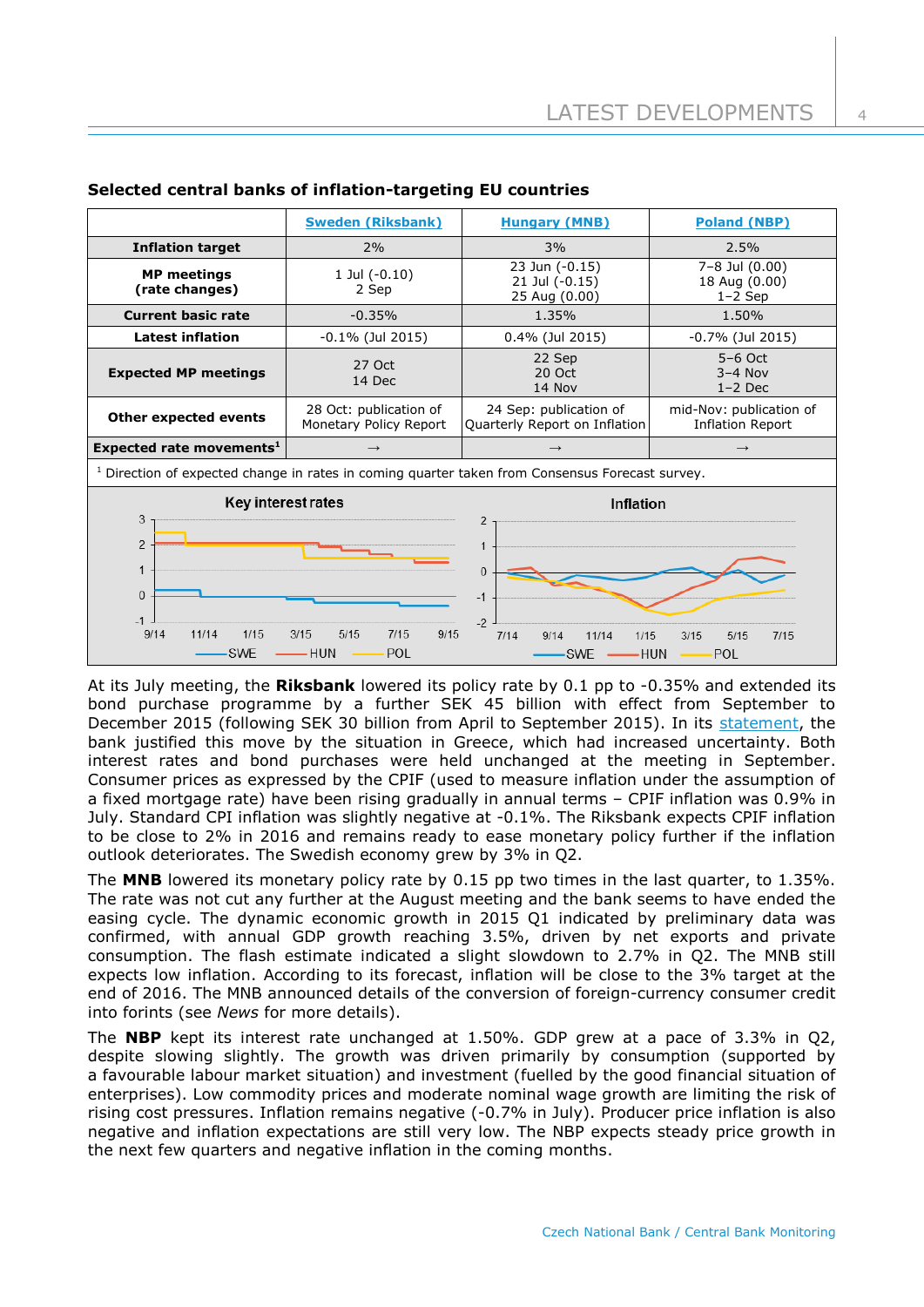|                                                                                                                                                                                                                                                                                                                              | <b>Norway (NB)</b>                                             | <b>Switzerland (SNB)</b>                         | <b>New Zealand (RBNZ)</b>                           |  |  |  |
|------------------------------------------------------------------------------------------------------------------------------------------------------------------------------------------------------------------------------------------------------------------------------------------------------------------------------|----------------------------------------------------------------|--------------------------------------------------|-----------------------------------------------------|--|--|--|
| <b>Inflation target</b>                                                                                                                                                                                                                                                                                                      | 2.5%                                                           | $0 - 2\%$                                        | 2%                                                  |  |  |  |
| <b>MP</b> meetings<br>(rate changes)                                                                                                                                                                                                                                                                                         | 18 Jun (-0.25)                                                 | 18 Jun (0.00)                                    | 11 Jun (-0.25)<br>23 Jul (-0.25)                    |  |  |  |
| <b>Current basic rate</b>                                                                                                                                                                                                                                                                                                    | 1.00%                                                          | from $-1.25$ to $-0.25\%$ <sup>1</sup>           | 3.00%                                               |  |  |  |
| <b>Latest inflation</b>                                                                                                                                                                                                                                                                                                      | 1.8% (Jul 2015)                                                | $-1.3\%$ (Jul 2015)                              | 0.3% (2015 Q2)                                      |  |  |  |
| <b>Expected MP meetings</b>                                                                                                                                                                                                                                                                                                  | 24 Sep<br>5 Nov<br>17 Dec                                      | 17 Sep<br>10 Dec                                 | 10 Sep<br>29 Oct<br>10 Dec                          |  |  |  |
| Other expected events                                                                                                                                                                                                                                                                                                        | 24 Sep and 17 Dec:<br>publication of<br>Monetary Policy Report | 23 Sep: publication of<br>Monetary Policy Report | 10 Sep: publication of<br>Monetary Policy Statement |  |  |  |
| Expected rate movements <sup>2</sup>                                                                                                                                                                                                                                                                                         | $\rightarrow$<br>$\rightarrow$<br>$\rightarrow$                |                                                  |                                                     |  |  |  |
| $1$ Chart displays centre of band; $2$ direction of expected change in rates in coming quarter taken from Consensus<br>Forecast survey or, in the case of New Zealand, from RBNZ survey.                                                                                                                                     |                                                                |                                                  |                                                     |  |  |  |
| Key interest rates                                                                                                                                                                                                                                                                                                           |                                                                | Inflation                                        |                                                     |  |  |  |
| 4<br>3<br>3<br>$\mathfrak{p}$<br>$\overline{2}$<br>$\mathbf{1}$<br>$\mathbf{1}$<br>$\Omega$<br>$\Omega$<br>$-1$<br>$-1$<br>$-2$<br>3/15<br>5/15<br>7/15<br>9/14<br>11/14<br>1/15<br>9/15<br>7/14<br>9/14<br>1/15<br>11/14<br>3/15<br>5/15<br>7/15<br><b>NOR</b><br><b>CHE</b><br><b>NZL</b><br>$-$ CHE<br><b>NOR</b><br>∙NZL |                                                                |                                                  |                                                     |  |  |  |

# **Other selected inflation-targeting countries**

The **NB** cut its interest rate by 0.25 pp to 1.25%. According to Governor Olsen, the rate may be reduced further in the autumn. Economic growth was slightly weaker than foreseen by the central bank. Unemployment increased and wage growth in 2015 is set to be lower than projected by the NB in March. House prices rose at a slower pace than expected and household debt continued to rise. The Ministry of Finance decided on 18 June to increase the countercyclical capital buffer from 1% to 1.5%. The new rate will take effect on 30 June 2016. Interest rates in Norway are thus currently dec reasing amid a preventive moderation of credit growth using macroprudential policy tools.

At its June meeting, the **SNB** left the target range for the key monetary policy rate (3M LIBOR) at between -1.25% and -0.25%. The interest rate on sight deposit account balances remained at -0.75% and the threshold was also left unchanged at CHF 10 million (a negative interest rate applies to financial institutions' balances with the SNB if they exceed this threshold). The SNB intervened in the foreign exchange market at the end of June. However, no details about this intervention are available. There was no major change in the inflation outlook compared to the March forecast: price declines of 1.0% and 0.4% are expected in 2015 and 2016 respectively. According to the SNB, inflation will move into positive territory in 2017. Quarterly GDP returned to slight growth (0.2%) in Q2 after temporary fall by -0.2% in Q1.

The **RBNZ** lowered its key policy rate by 0.25 pp two times to 3%. The economy is growing at a rate of around 3%, supported by construction in particular. Inflation is low due to falling import prices. Wage inflation and inflation expectations are subdued. House prices in Auckland are continuing to increase. In response to these threats to financial stability, macroprudential policy has been tightened in the area of loans flowing into New Zealand's property market (for more see the [June CBM\)](http://www.cnb.cz/miranda2/export/sites/www.cnb.cz/en/monetary_policy/monitoring/download/1502_cbm.pdf) and the Ministry of Finance is planning administrative measures to improve tax compliance for property transactions as from October 2015 in order to ease the pressures in the housing market (see [here](http://taxpolicy.ird.govt.nz/news/2015-05-17-budget-2015-property-compliance-proposals-announced) for more details).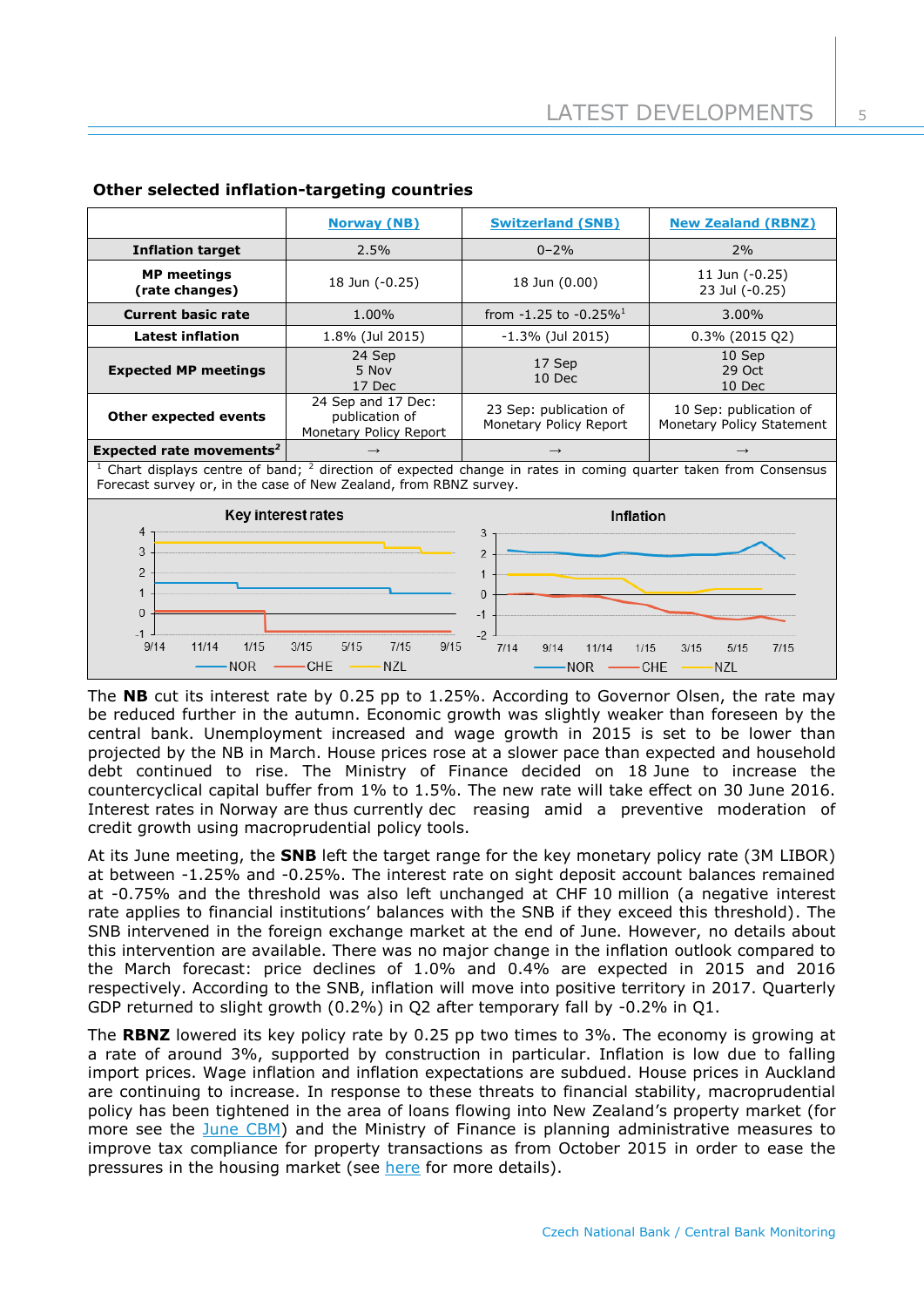# **2. NEWS**

## **[MNB introduces new facility to encourage banks to purchase government securities](http://www.mnb.hu/en/pressroom/press-releases/press-releases-2015/mnb-introduces-a-new-ten-year-interest-rate-swap-facility-to-encourage-banks-purchases-of-government-securities)**

After consultations with banks, the MNB is introducing an interest rate swap (IRS) facility with ten-year maturity in addition to the three and five-year maturities already in effect. The main goal of offering a broader range of IRS facilities is to encourage banks to purchase and hold government securities. This move follows the MNB's decision to change its monetary policy rate at the beginning of June (see the [June CBM\)](http://www.cnb.cz/miranda2/export/sites/www.cnb.cz/en/monetary_policy/monitoring/download/1502_cbm.pdf). According to the MNB, the new longermaturity IRS facility will provide support to banks in increasing and stabilising their holdings of long-term government securities.

## **Hungary and Poland plan to convert household foreign currency loans**

The Hungarian government decided on 19 August to convert the remaining household foreign currency loans (held mostly in Swiss francs) into forints. The conversion of almost 250,000 contracts, totalling HUF 300 billion, is intended to protect households against exposure to appreciation of the Swiss franc and also to limit the losses of creditors. The MNB [decided on](http://www.mnb.hu/en/pressroom/press-releases/press-releases-2015/mnb-stands-ready-to-convert-remaining-household-foreign-currency-loans-into-forints)  9 [June](http://www.mnb.hu/en/pressroom/press-releases/press-releases-2015/mnb-stands-ready-to-convert-remaining-household-foreign-currency-loans-into-forints) to provide banks with all the foreign currency necessary for the conversion from its foreign exchange reserves, and on 19 [August it confirmed](http://www.mnb.hu/en/pressroom/press-releases/press-releases-2015/mnb-helps-to-phase-out-remaining-household-foreign-currency-loans) that it will provide all financial institutions with access to its Swiss franc sale tenders. The conversion process should be concluded by the end of the year. Last year, banks suffered big losses from having to convert household foreign currency mortgage loans into forints.

Legislation on the conversion of household foreign currency loans (again held mostly in Swiss francs) into the domestic currency is also currently being debated in the upper house of parliament in **Poland**. The bill is opposed by the banks operating in the country and has also been criticised by the ECB.

## **More central banks improve design and functionality of their websites**

The **ECB** changed both the design and some functions of its [website](https://www.ecb.europa.eu/home/html/index.en.html) at the beginning of July. The new design is more suitable for smartphone and tablet users and is notable for its use of graphics (photos, graphs, statistics) and sparing use of text on the homepage. More emphasis is put on explaining the role and activities of the ECB: a new section named "explainers" has been included on the website; the homepage also provides access to speeches, interviews and press releases. The template for the new website is the same as that of the [Single Supervisory](https://www.bankingsupervision.europa.eu/home/html/index.en.html)  [Mechanism website](https://www.bankingsupervision.europa.eu/home/html/index.en.html) launched in November.

The **Bank of England** [launched](http://www.bankofengland.co.uk/research/Pages/staff/default.aspx) a new blog called [Bank Underground](http://bankunderground.co.uk/) (with a different design from its official website) in June. The blog is part of the central bank's effort to improve its communication with the public by making it less formal and more frequent. At the beginning of August, the **Hungarian central bank (MNB)** also slightly changed the design and structure of its [website.](http://www.mnb.hu/en/pressroom/press-releases/press-releases-2015/the-website-of-the-mnb-is-renewed) At the end of August, the **Swiss National Bank (SNB)** [launched](http://www.snb.ch/en/mmr/reference/pre_20150827_1/source/pre_20150827_1.en.pdf) a new "[data](https://data.snb.ch/en)  [portal](https://data.snb.ch/en)", an interactive online database offering access to SNB statistics, including monetary and financial data and statistics on other sectors.

## **Bank of England changes its communication schedule**

This August, the Bank of England started to publish the minutes (with voting breakdown) of its latest Monetary Policy Committee (MPC) meeting alongside the [MPC summary,](http://www.bankofengland.co.uk/publications/Pages/news/2015/008.aspx) together with the bank's quarterly Inflation Report and accompanying press conference. The text of the MPC summary has been expanded and is included as the first chapter of the Inflation Report. These changes were decided in December 2014 (see the [March CBM\)](http://www.cnb.cz/miranda2/export/sites/www.cnb.cz/en/monetary_policy/monitoring/download/1501_cbm.pdf) together with a reduction in the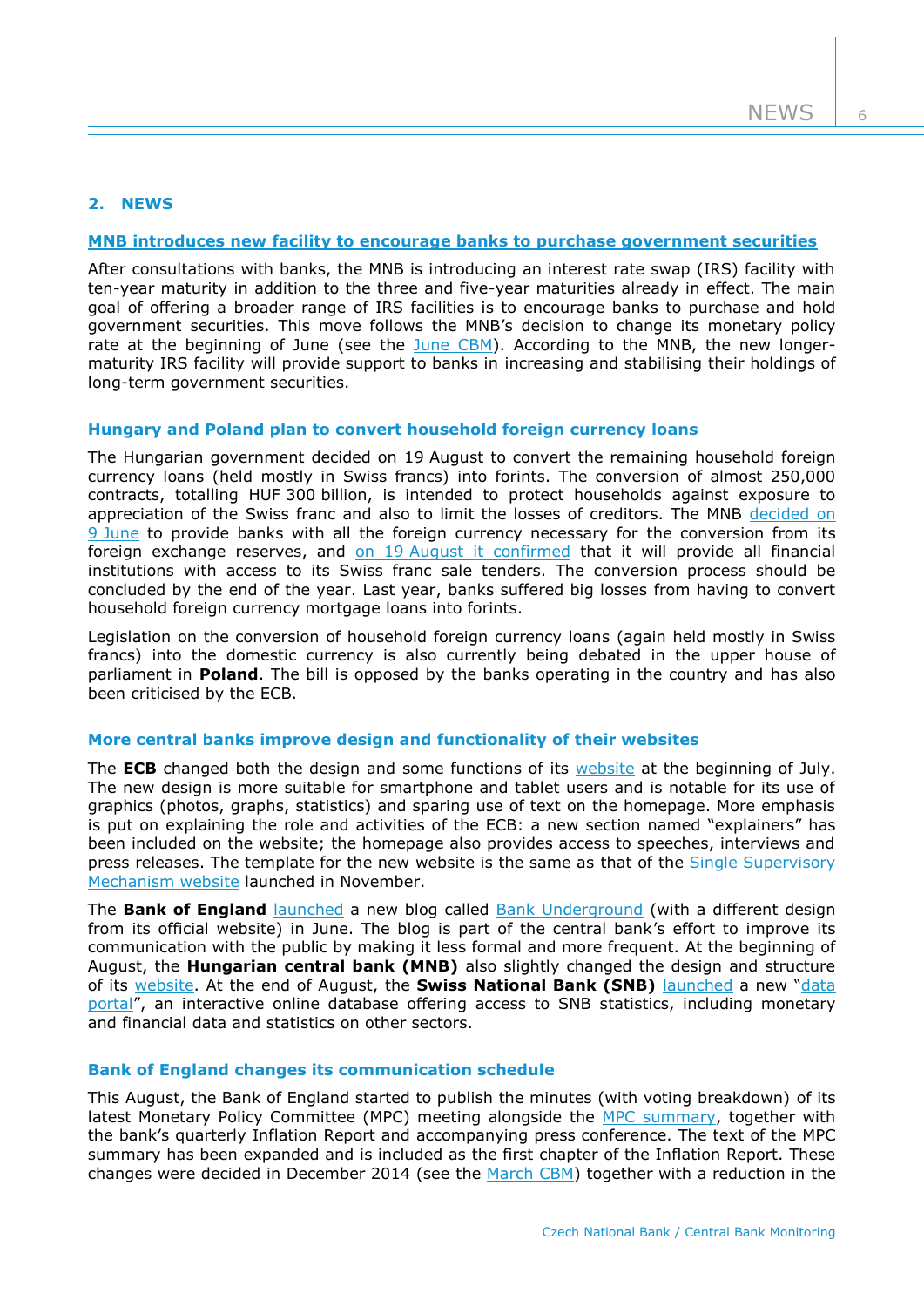number of MPC meetings from the current twelve to eight meetings a year. This reduction should come into effect from 2016.

## **Bank of Israel launches [press briefings regarding monetary policy decision](http://www.boi.org.il/en/NewsAndPublications/PressReleases/Pages/140615-quarterlypressbriefings.aspx)**

This June, the Bank of Israel began holding regular press briefings regarding monetary policy with the aim of improving its transparency and providing the public with more information about its monetary policy decision process. The briefings will take place at the end of each quarter following the publication of the interest rate decision. Until June, the BoI had published its interest rate decision only in the form of a press release.

# **Turkish central bank plans to simplify monetary policy framework**

According to the [summary](http://www.tcmb.gov.tr/wps/wcm/connect/tcmb+en/tcmb+en/main+menu/announcements/press+releases/2015/ano2015-50) of its latest monetary policy meeting, the Turkish central bank (CBRT) is planning to simplify its current monetary policy framework in connection with the global monetary policy normalisation. The CBRT currently uses an asymmetric interest rate corridor (formed by the overnight deposit and lending rates) around the supposed "true" policy rate (the one-week repo rate). In the past, this corridor was actively used to combat excessive capital flows. According to the CBRT governor, given the relative calm in the financial markets it is time for a more normal monetary policy primarily using the main policy rate, i.e. the oneweek repo rate.

#### **[RBNZ cuts number of monetary policy meetings as from 2016](http://www.rbnz.govt.nz/news/2015/mps-dates-2016-17.html)**

The RBNZ on 26 August announced changes to its monetary policy meetings, lowering the number of meetings from eight to seven a year. The change comes into effect in mid-2016, and meetings will not take place for three months between November 2016 and February 2017, New Zealand's summer period. The Monetary Policy Statement, accompanied by press conferences, will still be published four times a year, but its release will be moved one month forward (to the second Thursday in February, May, August and November).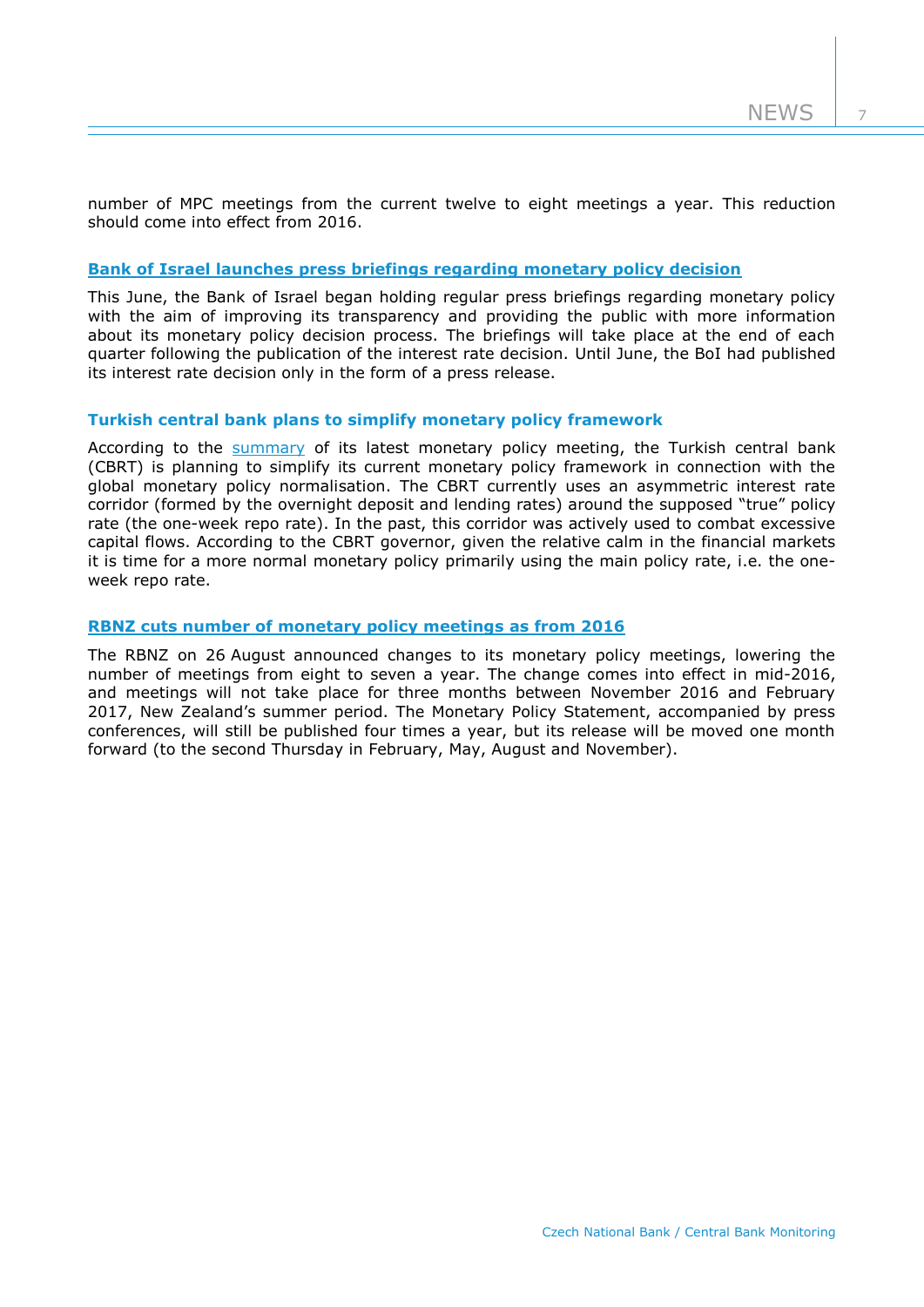# **3. SPOTLIGHT: CENTRAL BANK COMMUNICATION – INFLATION REPORTS**

*Communication by central banks with the public, which is crucial to central bank transparency and credibility, these days consists of a combination of many communication tools. Besides press releases, presentations and speeches given by senior officers, the publication of regular reports still has a central position among the traditional channels. In the monetary policy area, these publications include regular inflation reports (or monetary policy reports), through which the central bank informs the public about the foundations underlying its monetary policy decisions. Although the explanatory and informational role of these reports is essentially the same across inflation-targeting central banks, each central bank has its own take on what such reports should contain and how they should be structured. In general, however, all the reports contain an analysis of current economic developments, a forecast for inflation and other macroeconomic variables based on that analysis, and the central bank's monetary policy considerations and decisions.*

Effective communication with the public is crucial to the transparency and credibility of central banks. Communication that clearly explains monetary policy (MP) decisions helps other economic agents to understand monetary policy. Moreover, if the logic of the central bank's actions is consistent over time, market participants can predict the future course of monetary policy to some extent. Effective communication also reduces financial market volatility and helps anchor long-term inflation expectations, which are essential to monetary policy transmission and fulfilment of the central bank's objectives.

Credibility won through effective and transparent communication is of key importance to inflation-targeting central banks. This is because a credible inflation-targeting central bank can influence long-term inflation expectations by the "mere" setting of its inflation target. Central bank communication in the inflation-targeting regime must therefore include not only a public declaration of the inflation target and the regular publication of inflation forecasts, but also regular and transparent explanations of the decision-making process leading to an appropriate MP stance in terms of hitting the target and identifying potential risks to future developments.

Inflation-targeting central banks regularly communicate with the public and publish their MP decisions. They issue information about current and future economic developments, including forecasts for inflation and other key economic indicators. The majority also disclose the course of the decision-making process by publishing minutes of meetings. Any central bank communication can be described as a communication mix. Press releases, presentations and speeches given by senior officers play an important role, as do regular and occasional official publications. Blogs, social networks and other forms of internet presentation are becoming increasingly popular. For most central banks, however, regular inflation reports, monetary policy reports and economic bulletins are still the main documents for describing monetary policy in full. For brevity, we refer to these publications collectively as "reports" in the rest of this article.

The current *Spotlight* focuses on the regular reports published by the inflation-targeting central banks we cover in Central Bank Monitoring (CBM). It is a sequel to the June 2011 CBM *Spotlight*, which provided an introduction to the topic of central bank communication. One of the upcoming *Spotlight* articles will discuss the other components of the communication mix.

# **The five main areas covered in the reports**

CBM regularly monitors the key central banks of the Euro-Atlantic area, i.e. the European Central Bank (ECB), the Federal Reserve (Fed) and the Bank of England (BoE), as well as selected central banks of inflation-targeting countries: Sweden's Riksbank, Hungary's MNB,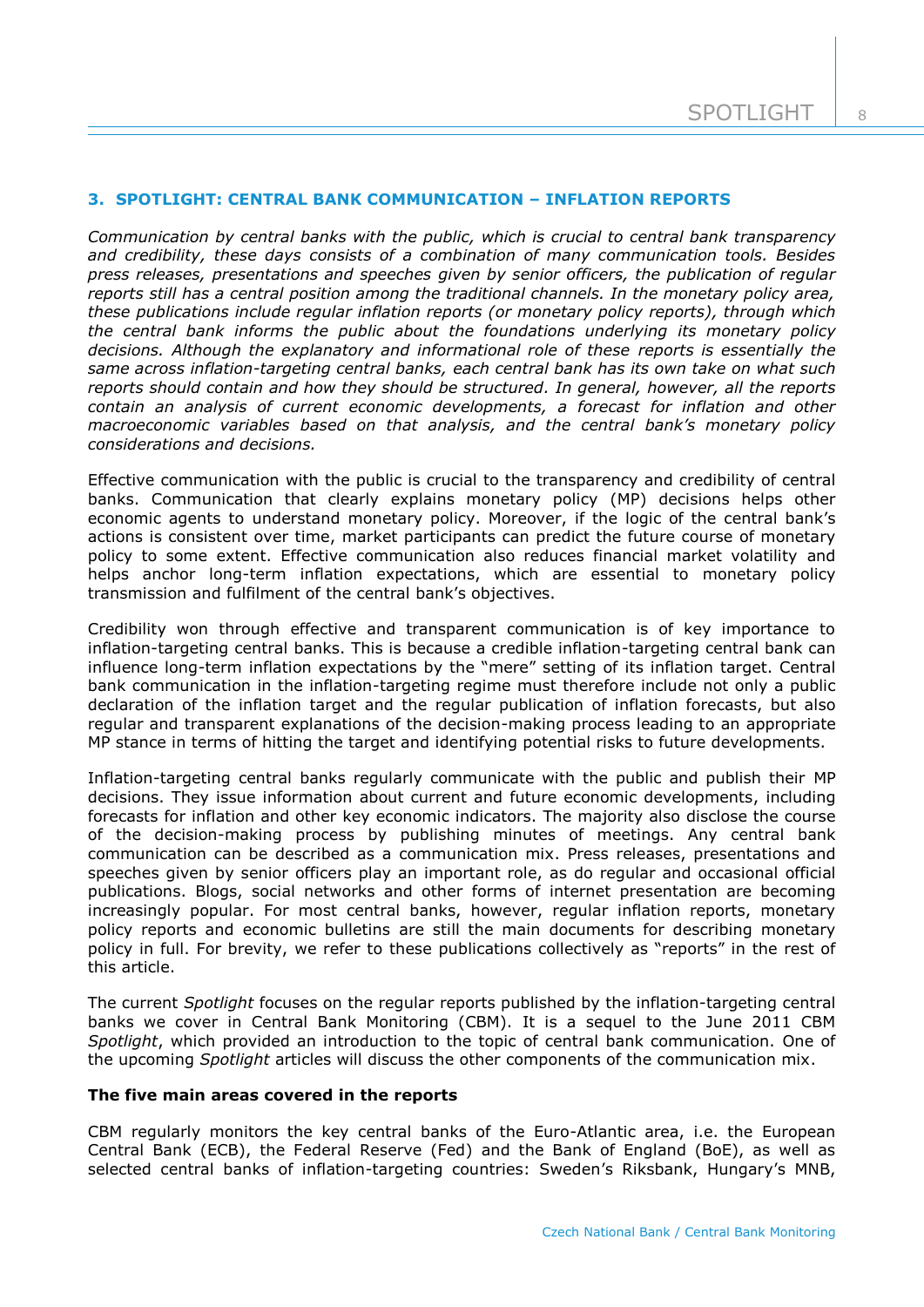$\overline{Q}$ 

Poland's NBP, Norway's Norges Bank, Switzerland's SNB and New Zealand's RBNZ. Five main areas can usually be identified in the reports published by these central banks:

- 1. introductory sections, containing the definition of the inflation target, the mission of the central bank and the report's position in the context of MP implementation;
- 2. a summary of the latest MP meeting or a summary of the report;
- 3. an analysis of current economic developments;
- 4. forecasts for inflation and other variables, risks to the forecast, and changes compared to the previous forecast;
- 5. a description of the MP strategy and MP considerations in relation to the current and expected future economic situation, and the decision taken at the latest meeting.

However, the reports attach different weights to these five areas (as expressed by the number of pages and the level of technical detail) and present them in a different order. In some reports (especially the shorter ones), the individual sections are not strictly separated.

## **Introductory sections**

The reports of the large majority of central banks open with a summary of monetary policy in their country and the report's position in the context of MP implementation. The definition of the inflation target and a description of the central bank's role are also sometimes included. One exception is the ECB, which does not publish this information in its report, but – like the other banks – makes it available on its website.

In the first section, most reports include a summary of the latest MP meeting, often in the form of a copy of the press release published on the website following the meeting. This summary/press release contains an overview of current economic developments, forecasts for inflation and other variables, and comments on monetary policy. In the overwhelming majority of cases (the MNB being the exception), the opening section also contains the latest MP decision. Instead of a press release, some central banks (ECB, Fed, NBP) publish a summary of the entire report, in which the decision taken at the latest MP meeting is included. The Riksbank includes its overview of economic developments and its forecast in the section on MP considerations, which also contains the most recent MP decision. In the case of the Fed, which submits its report to Congress twice a year, a summary of all the MP decisions taken since the last report are included.

## **Analysis of current developments**

The analysis of current economic developments is the longest section of the report for almost all the central banks under review (except the Riksbank, which devotes the largest part of its report to the forecast). In some cases, it accounts for more than one-half of the overall length of the report. The structure and amount of information differs considerably from bank to bank. Some central banks only present key information affecting the policy decision in relatively brief form (Riksbank). Others adopt the opposite approach and comment on almost all available data on the economy (MNB). However, this involves a risk of information overload and suppression of information about which data are truly relevant to MP decisions.

The description of current developments is usually divided into the domestic and external environment and further broken down by economic sector (e.g. Fed, RBNZ, MNB). The opposite approach is to first classify by economic area and then comment on external and domestic developments in each area (e.g. BoE, Riksbank). The description of current developments and the emphasis placed on individual sectors logically differ across central banks. This is due to the different degrees of openness of the economies and hence different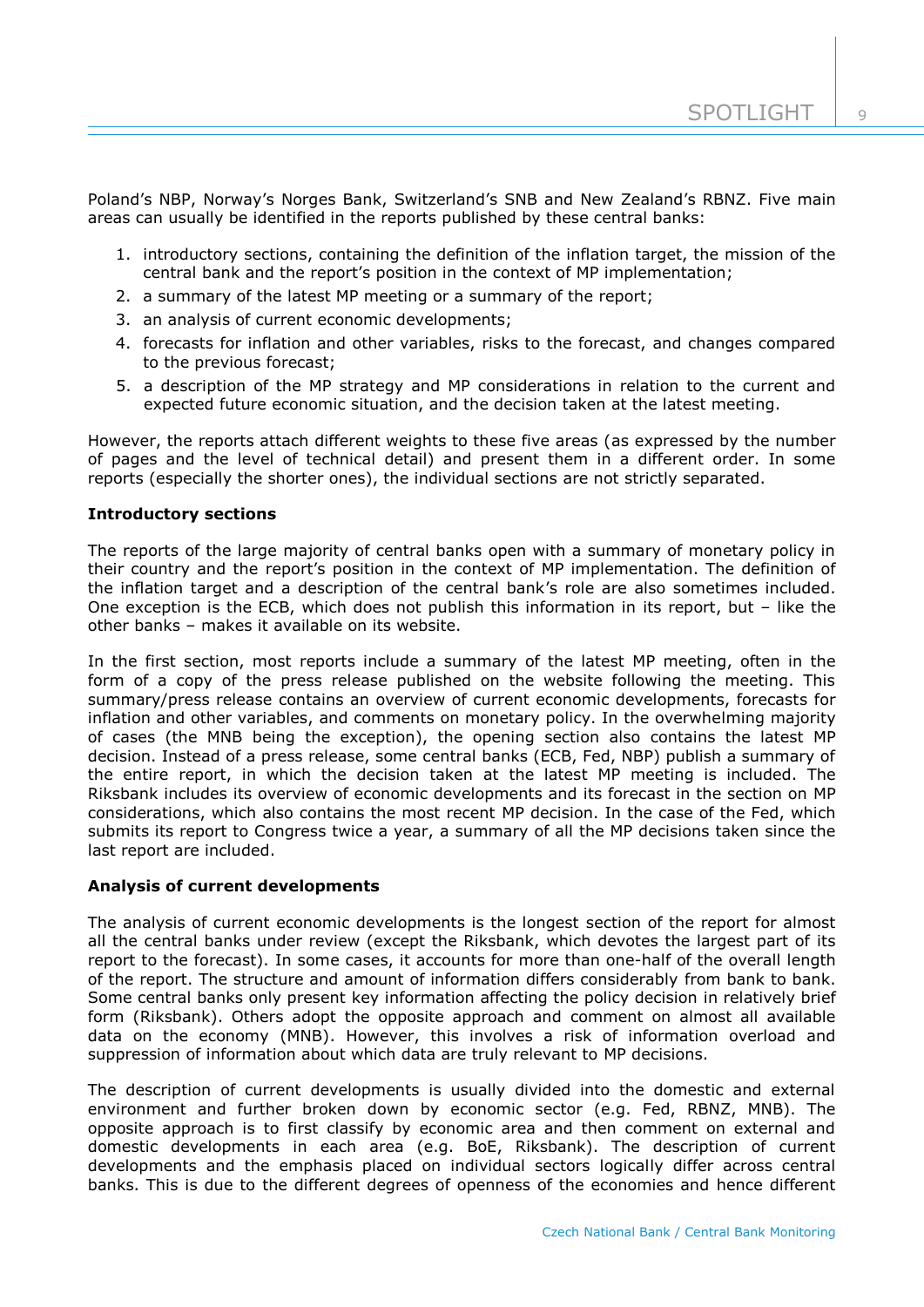degrees of importance of the external environment for domestic economic developments (and, in turn, for MP decisions). Another reason is the different structures of the economies concerned (foe instance, there is an emphasis on the oil extraction sector in Norway).

Central banks also include other information in the analysis of current economic developments. In the case of Norway, for example, a section on the financial market as a factor underlying decisions on macroprudential measures (the countercyclical capital buffer) has been included since  $2013.<sup>1</sup>$ 

# **The forecast**

Information on the forecast is a core element of the central bank's communication in the inflation-targeting regime. In this part of the report, the bank's task is not only to present a credible forecast for inflation and other macroeconomic variables (prepared using its analytical and forecasting system), but also to explain any deviations of the forecasted inflation rate from the inflation target and to pave the way for proposed MP actions.

However, the banks differ in the emphasis they put on describing and explaining the forecast. Switzerland's SNB only gives the inflation forecast in a table and a chart in the opening part of the report and devotes one page in the following text to the GDP outlook. The other banks cover the forecast for inflation, GDP and other variables on around ten pages (15%–20% of the report), the exceptions being Poland's NBP (26 pages, i.e. almost one-third of the report) and Sweden's Riksbank (almost 40% of the report). The ECB does not include its forecast in the report, but issues it four times a year in a separate document around ten pages long.<sup>2</sup>

In addition to inflation and GDP forecasts, most central banks publish predictions of labour market indicators (all except the SNB), the exchange rate or the effective exchange rate index (ECB, Norges Bank, Riksbank, RBNZ), interest rates (ECB, Norges Bank, Riksbank, NBP, RBNZ) and other variables (e.g. the ECB's fiscal prediction). The forecast is presented in the form of charts and often also tables and accompanying text. The forecast horizon is mostly two years. Only in the case of the RBNZ and Norges Bank are some indicators forecasted until t+3.

All banks except the SNB comment on the risks and uncertainties of the forecast. The uncertainty surrounding future developments is expressed by fan charts, which are used in the reports of all banks except the SNB, the Fed and the RBNZ. Furthermore, all banks include a comparison with the previous forecast, usually with comments. In addition, the ECB and the MNB include a comparison of their forecasts with those of other institutions (e.g. IMF, Consensus Forecasts, OECD).

# **Monetary policy considerations and decisions**

Monetary policy considerations can be found in most reports (the sole exceptions being the ECB, Hungary's MNB and Poland's NBP). They are mostly presented in a separate section, but the space devoted to them differs from bank to bank, ranging from one page (BoE) to seven (Riksbank) and nine pages (Norges Bank). The MP decision resulting from these considerations is cited in all reports except that of the MNB (and the ECB, which lacks a monetary policy part). The monetary policy part (see the table) logically also includes commentaries on previous MP decisions (Fed) as well as the minutes of previous MP meetings, which contain -

<sup>&</sup>lt;sup>1</sup> In Norway, the publication schedule was altered at the same time as the financial market section was added to the Monetary Policy Report: the report is issued four times a year (compared to three times until 2012) and the Financial Stability Report is published only once a year (compared to twice a year until 2012).

<sup>&</sup>lt;sup>2</sup> Its macroeconomic projections are published in March, June, September and December.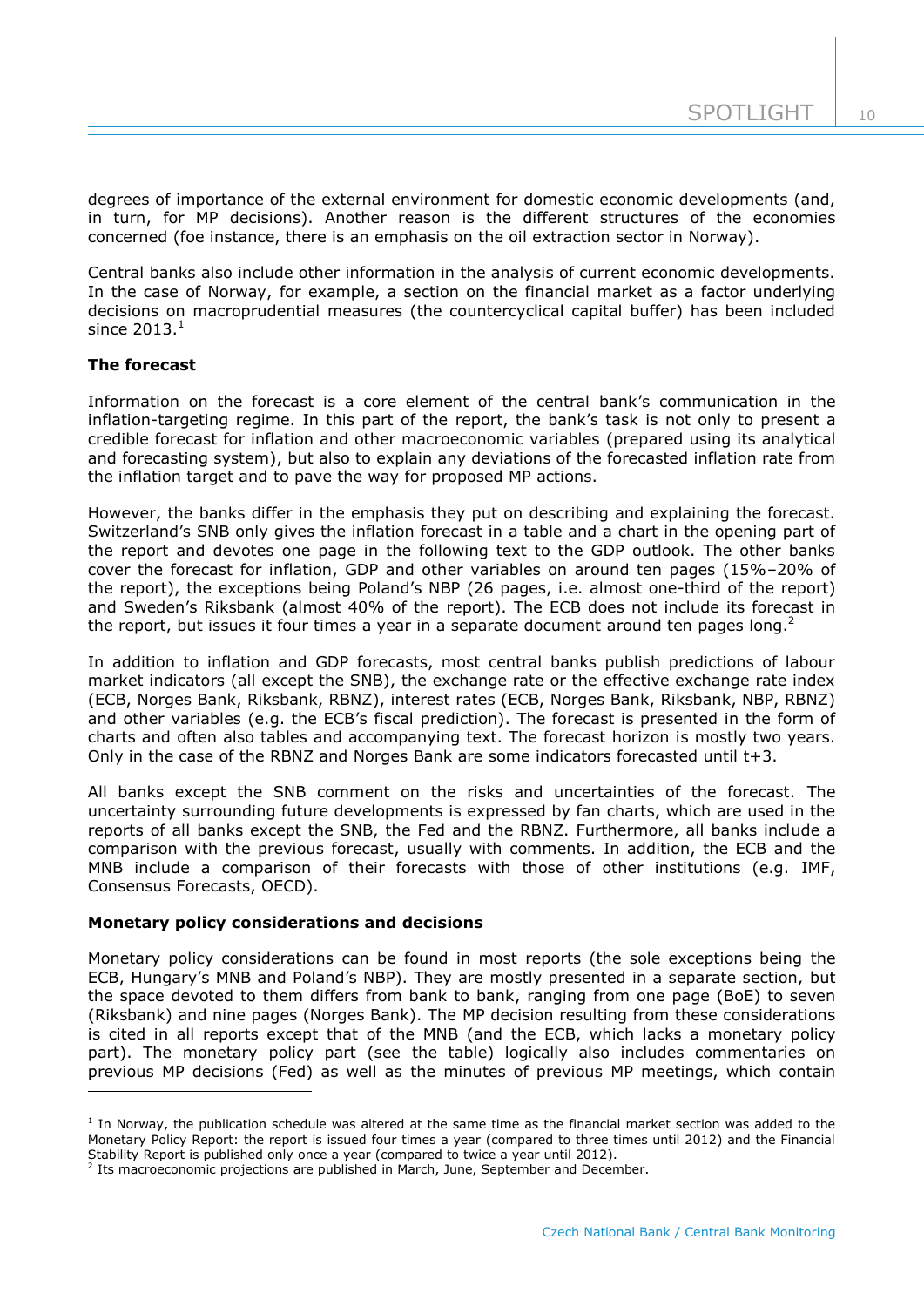discussions about recent monetary policy (NBP). On average, the monetary policy part accounts for almost 15% of the length of the report.

As a rule, the banks do not publish reports after every MP meeting; only the ECB, the SNB and the Riksbank do so (see the table). Therefore, some central banks state in their reports all the MP decisions taken since the publication of the previous report (BoE, NBP) or provide summary comments on the last few decisions (Fed). In addition to reprinting the minutes of the previous policy meetings, the NBP recapitulates the votes cast at those meetings.

|             | Number<br>of MP<br>meetings | <b>Number</b><br>of<br>reports a | Name of report                                                             | Total length<br>of report                                                | policy<br>information | Monetary Summary/press<br>release | MP part        | Forecast       | Current<br>economic<br>developments |
|-------------|-----------------------------|----------------------------------|----------------------------------------------------------------------------|--------------------------------------------------------------------------|-----------------------|-----------------------------------|----------------|----------------|-------------------------------------|
|             | a year<br>year              |                                  |                                                                            | (approx. number of pages; total length also includes boxes, cover, etc.) |                       |                                   |                |                |                                     |
| <b>ECB</b>  | 8                           | 8                                | Economic Bulletin                                                          | 60-120                                                                   | $\mathbf 0$           | $\Omega$                          | $\mathbf 0$    | 0              | 33                                  |
| Fed         | 8                           | $\overline{2}$                   | <b>Monetary Policy</b><br>Report                                           | 58-66                                                                    | 1                     | $\overline{2}$                    | 8              | 11             | 28                                  |
| <b>BoE</b>  | $12*$                       | $\overline{4}$                   | Inflation Report                                                           | $56 - 58$                                                                | $\mathbf{1}$          | 2                                 | 1              | 11             | 30                                  |
| Riksbank    | 6                           | 6                                | <b>Monetary Policy</b><br>Report                                           | $38 - 40$                                                                | $\overline{2}$        | $\mathbf 0$                       | $\overline{7}$ | 14             | 10                                  |
| <b>MNB</b>  | 12                          | 4                                | <b>Inflation Report</b>                                                    | $80 - 90$                                                                | 1                     | 2                                 | $\mathbf 0$    | 14             | 45                                  |
| <b>NBP</b>  | 11                          | 3                                | Inflation Report                                                           | 80-100                                                                   | 1                     | 2                                 | 19             | 26             | 29                                  |
| Norges Bank | 6                           | 4                                | <b>Monetary Policy</b><br>Report with<br>financial stability<br>assessment | $50 - 65$                                                                | $\overline{2}$        | $\overline{2}$                    | 9              | 9              | 26                                  |
| <b>SNB</b>  | 4                           | 4                                | <b>Quarterly Bulletin</b>                                                  | $40 - 60$                                                                | $\overline{2}$        | 2                                 | 4              | $\overline{2}$ | 20                                  |
| <b>RBNZ</b> | $8*$                        | $\overline{4}$                   | <b>Monetary Policy</b><br><b>Statement</b>                                 | $34 - 42$                                                                | $\mathbf{1}$          | 1                                 | 5              | 6              | 15                                  |

Note: The length of the report is based on the last four/five issues (except for the Riksbank, whose report has been shortened this year and its future length will be as given here). \* The number of BoE and RBNZ meetings will be reduced from 12 to 8 and from 8 to 7 respectively as from 2016 (see *News* for more details).

The minutes of the most recent MP meeting describing the decision-making process are not published as part of the reports. Full or abridged minutes are usually published separately on the central bank's website on a specified date following the meeting, in some cases accompanied by a statement about the votes cast by the individual decision makers.

# **Special topics**

In addition to the above five parts, most reports contain sections on special topics, usually in the form of boxes one or more pages long (mostly placed at the end of the relevant subsections or at the end of the report) or in the form of specialised articles (SNB, ECB). In most reports, these boxes and articles are merely complementary, but in the case of the SNB and the ECB they account for a large proportion of the report (over 40%). Such reports are thus not only concise summaries of monetary policy and current economic developments, but also highly specialised publications analysing topical economic issues. Other banks (e.g. BoE) publish articles in separate regular publications (the Quarterly Report in the case of the BoE).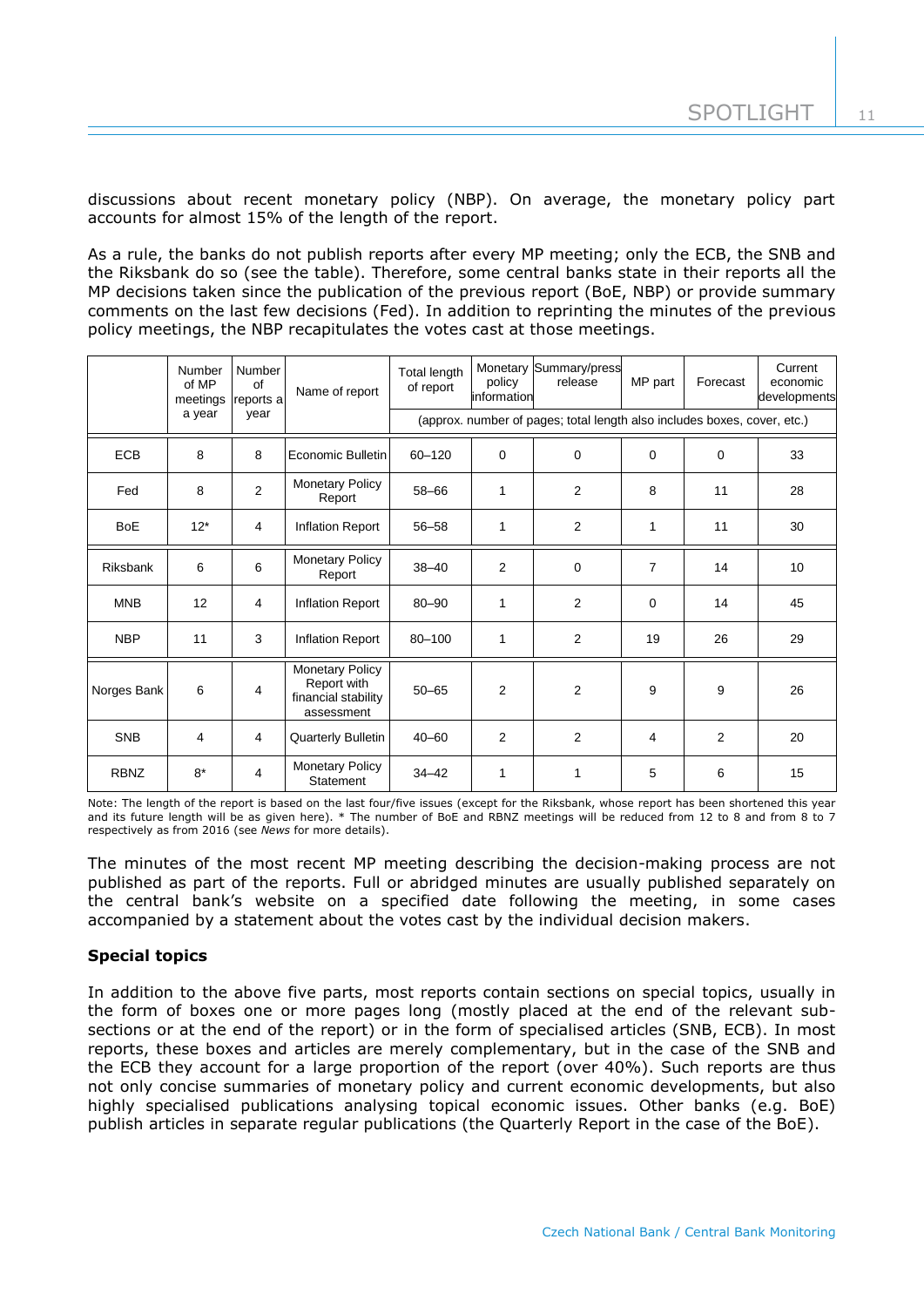# **Total length**

The reports also differ quite widely in total length. Their length is not related to their publication frequency or to the number of policy meetings that take place between reports. The longest reports include those of the MNB and NBP, whose main text excluding additional materials runs to more than 60 pages (their reports are around 80 pages long in total). Among the shortest is the Riksbank report, which was shortened in April from a maximum of 80 pages to less than 40 pages (see the June 2015 CBM for details). The Riksbank report is thus now shorter than those of the SNB and Norges Bank as well the previously shortest report of the RBNZ. The other reports are around 60 pages long.



Note: Length and structure of the reports according to the latest issue.

#### **Graphic design of the reports**

As regards format, the RBNZ report catches the eye, as it has been published in landscape format since June 2015; all the other banks use the standard portrait format.

Turning to design, most of the reports use a two-column format for the main text, differing only in which column (left or right) they dedicate to text and which to graphics (charts and tables). If graphics are absent, the other column is left empty. The SNB report has the freest design, as the text may be in either column and the charts and tables may cover both columns. The only report not to use two columns is the ECB's, where the main text is in a single column covering two-thirds of the page width and the charts are in the text. Boxes and any additional texts are clearly identified and separated from the rest of the text in all reports; texts covering entire pages may have either a one- or two-column format.

## **Conclusion**

The reports under comparison show how the individual inflation-targeting central banks view the role of regular reports in communicating with the public. One approach is that used by the Riksbank and the RBNZ, which attempt to make the content of their reports as accessible to the general public as possible in terms of both design and content, either through overall brevity (RBNZ) or through efforts to explain the impacts of monetary policy on firms and households (Riksbank). In this case, however, the report may not contain enough information for specialised readers, who must look such information up on the bank's website. The SNB's report is also among the shorter ones. Despite being designed for more "demanding" readers both visually and in terms of content, it offers very little as regards describing the forecast.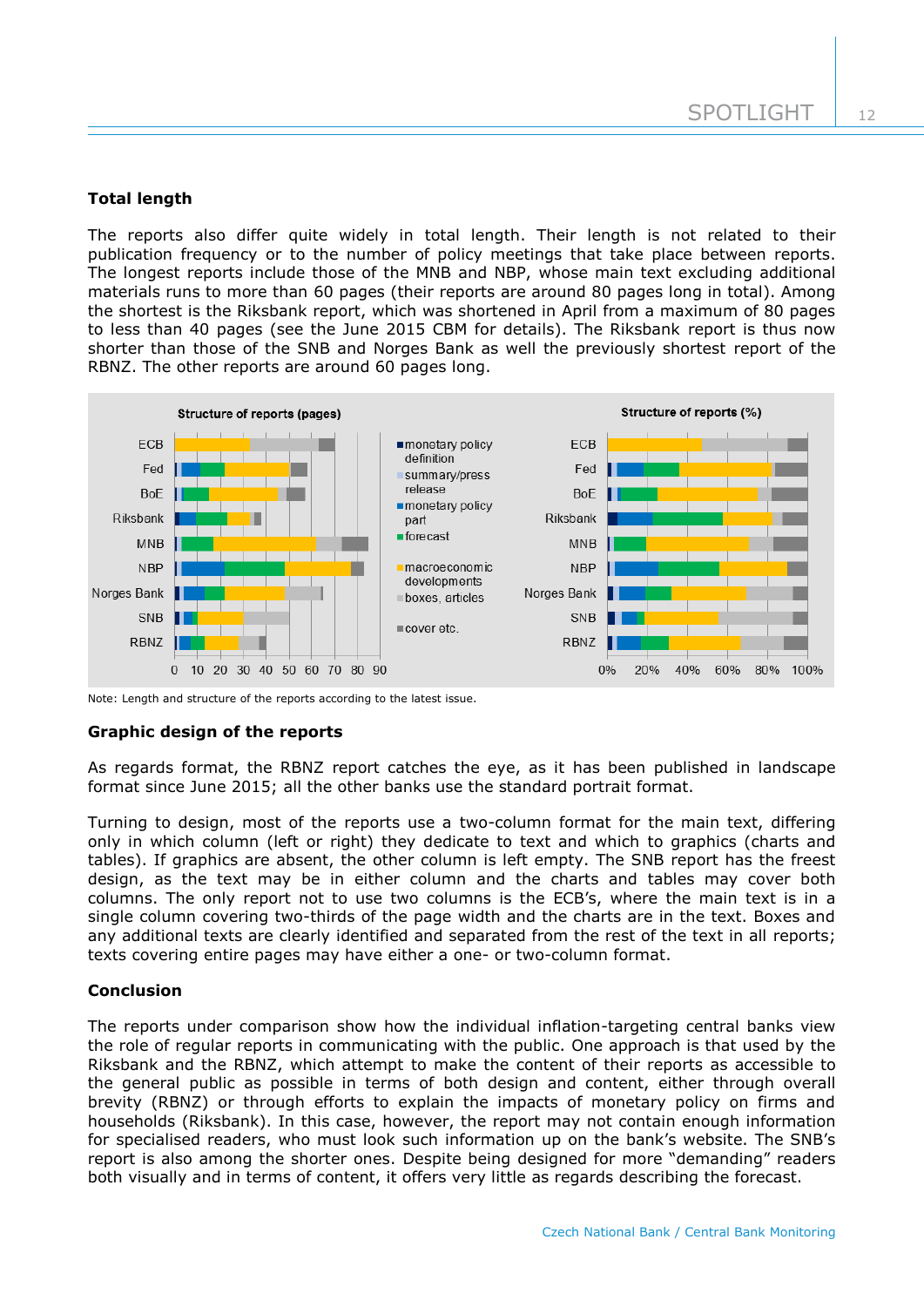Hungary's MNB and Poland's NBP lie at the other end of the spectrum. They endeavour to provide as much information as possible, although it is not always clear what weights the various pieces of information have in the forecast and the MP decision. In this case there is a risk of information overload, with the reader choosing only relevant information (e.g. about a particular sector of the economy). However, the report as a whole does not provide a picture focused on the monetary policy decision-making process within the central bank and above all about sources of information.

The BoE's report is one of the best in terms of both design and content. The BoE works incessantly to improve its communication. It overhauled its Financial Stability Report this year, and in August it changed the timing of publication of the results of the MP meeting and slightly altered its Inflation Report (see *News* for details).

Given the boom in tablets and smartphones, many central banks are modifying their websites to make them easier to read on such devices. At the same time, banks are trying to present themselves to the public through blogs and other web applications. This trend can probably be expected to feed through to the regular reports, for example in the form of interactive versions published on central bank websites.